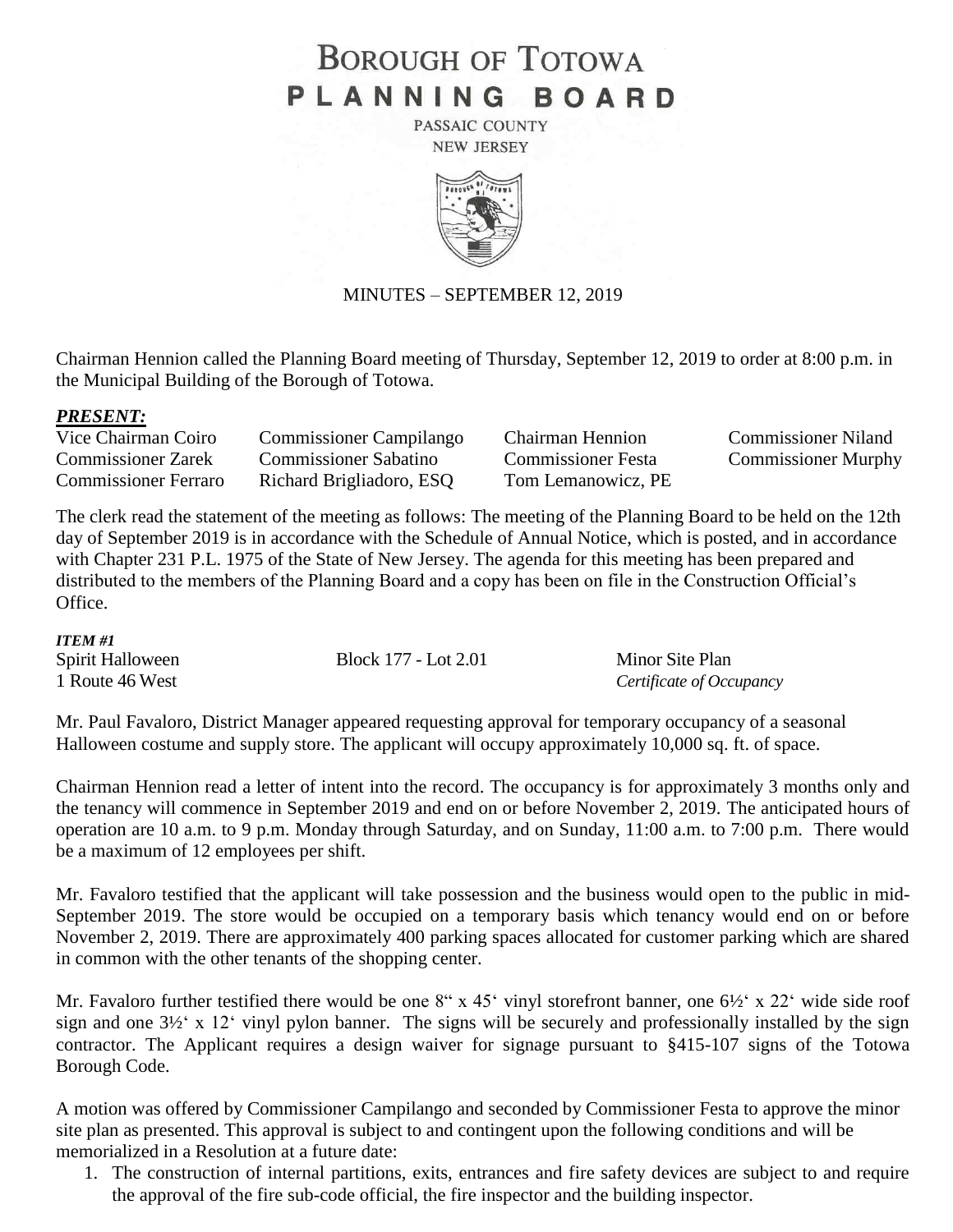*ITEM #2*

- 2. The applicant will supply the Chief of Police with an emergency contact list and will also obtain the approval of the Police Chief in regards to all alarms and security devices.
- 3. There will be no outside storage of equipment or materials except that which has been identified.
- 4. The applicant will comply with the Totowa Sign Ordinance and intend to install 1 vinyl banner for the storefront which is 2 ' by 16 ' or 32 square feet in size and 2' x 12' vinyl pylon banners.

Nine agreed to a roll call vote… 9-0

| Durisan             | Block 169 - Lot 6 | Minor Site Plan    |
|---------------------|-------------------|--------------------|
| 930 Riverview Drive |                   | Certificate of Use |

Matthew J. Capizzi, Esq. appeared requesting the approval for occupancy of approximately 19,000 sq. ft. operate a general office and training center for business operations and light manufacturing, assembly, packaging, warehouse and distribution of non-hazardous, anti-microbial sanitation products.

Mr. Capizzi stated that the Applicant produces non-alcohol-based hand sanitizers. The Applicant maintains a production and distribution facility in Florida. In addition, there is a facility in Passaic, New Jersey. The Passaic, New Jersey facility will be closed with the Applicant moving to Totowa. Mr. Capizzi represented that there are no exterior or site plan related improvements as part of this application. This application from a construction standpoint involves an interior fit out of the premises to accommodate the proposed business. Mr. Capizzi further stated that the Applicant is creating offices, conference room, and a lab area as part of the interior fit out of the premises. He represented that sometimes, clients will come to the facility and that is the reason why they need conference rooms. Also, there is testing of product on the site and that is the reason why there is a lab area.

The anticipated hours of operation will be Monday through Friday from approximately 8:00 a.m. to 5:00 p.m. There will also be approximately 6 to 9 full-time employees and the total number of employees is expected to be between 15 and 20 employees. There has been twenty parking spaces allocated, but parking is shared in common with other tenants at this facility.

Mr. Capizzi stated that there are two loading docks and typically the proposed use does not generate a significant amount of truck traffic to the site. In fact, Mr. Capizzi characterized the number of truck trips to and from the site to as being approximately "a hand-full of trucks per month." Mr. Capizzi also represented that there are no hazardous materials on-site as part of this process.

In regards to signage, the Applicant will locate a sign to identify the name of the name of the business above the entry door to the business. Further, the Applicant will place a sign in the space provided on the existing pylon sign for this facility.

A motion was offered by Commissioner Campilango and seconded by Commissioner Festa to approve the minor site plan as presented. This approval is subject to and contingent upon the following conditions and will be memorialized in a Resolution at a future date:

- 1. The construction of internal partitions, exits, entrances and fire safety devices are subject to and require the approval of the fire sub-code official, the fire inspector and the building inspector. The applicant will supply the Chief of Police with an emergency contact list and will also obtain the approval of the Police Chief in regards to all alarms and security devices.
- 2. There will be no outside storage of equipment or materials except that which has been identified.
- 3. The applicant will comply with the Totowa Sign Ordinance and intends to install a sign above the entrance door to the Tenant's space to reflect the name of the new business. The Applicant shall also be permitted to install signage in the space available on the existing freestanding pylon sign for this facility.

Nine agreed to a roll call vote… 9-0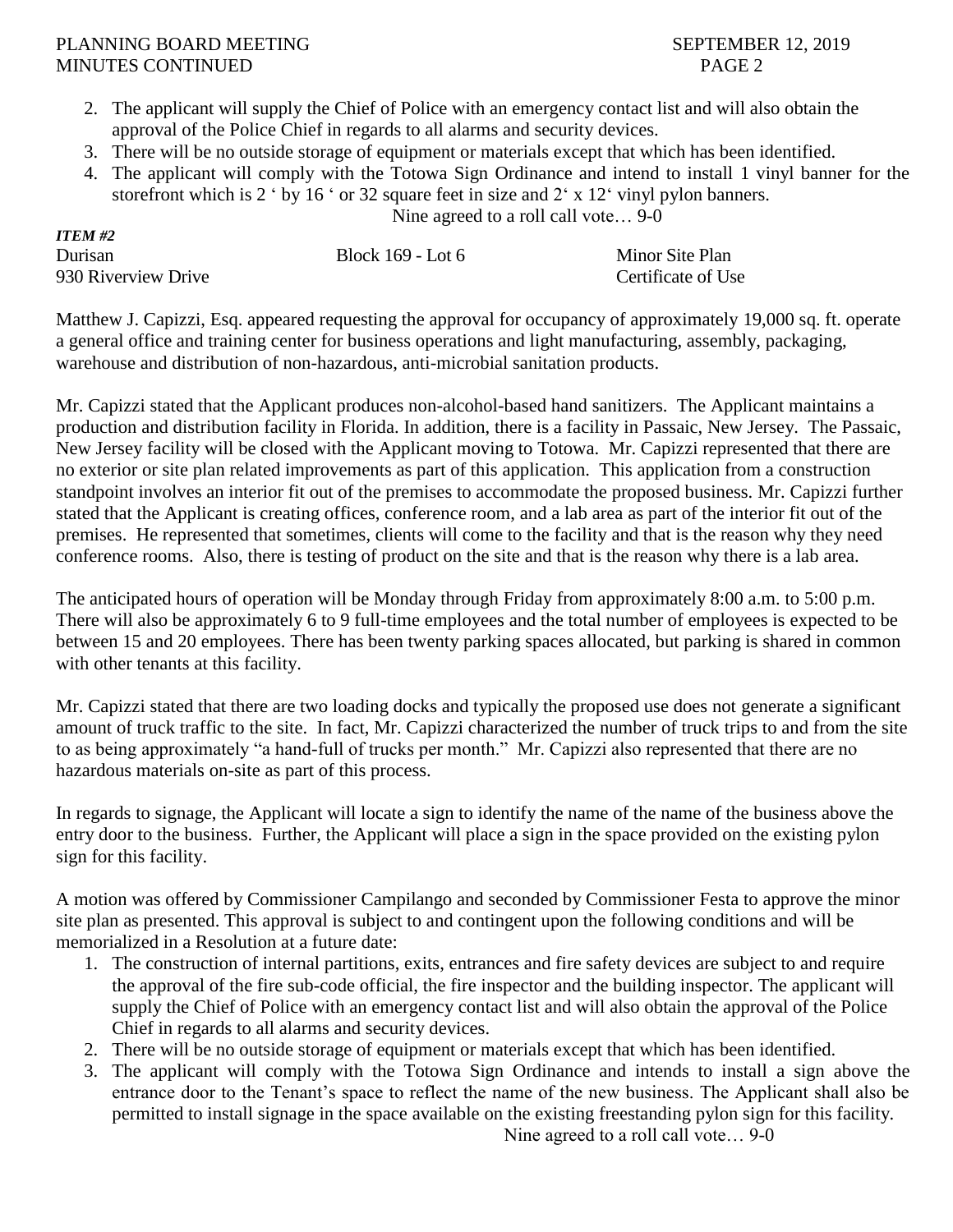*ITEM #3*

*ITEM #4*

Elle's Dream Salon Block 103 - Lot 14 Minor Site Plan 388 Union Blvd. *change of owner* Certificate of Use

Luzagna Sosa, Liliana Alvarez and Lohammy Iona appeared requesting approval of a 1,100 sq. for the continued use of a full service hair salon along with the retail sale of hair care and related products. Ms. Sosa, Ms. Alvarez and Ms. Iona are all partners in this business venture.

Chairman Hennion read a letter of intent into the record. The anticipated hours of operation are 9 a.m. to 8 p.m. Tuesday through Sunday. There would be 3 employees. The Applicant will provide hair coloring, haircuts and hair blowouts. The Applicant will also provide lash extensions and waxing.

Luzagna Sosa, Liliana Alvarez and Lohammy Iona all testified as to the nature of the business. The Applicants also represented that only the interior will be repainted because the hair salon was recently improved by the prior tenant.

The Applicant will provide a building façade side sign to reflect the name of the new business. The sign will be no larger than the previous sign and installed in the same location. The sign colors will be black and white. In addition, there is an existing freestanding sign within the landscape area and place signage in the space provided to reflect the name of the new business.

The Applicant was also advised that if the Applicant seeks to install any signage in the windows, the signage shall not exceed 20% of the glass area of the window.

A motion was offered by Commissioner Campilango and seconded by Commissioner Festa to approve the minor site plan as presented. This approval is subject to and contingent upon the following conditions and will be memorialized in a Resolution at a future date:

- 1. The construction of internal partitions, exits, entrances and fire safety devices are subject to and require the approval of the fire sub-code official, the fire inspector and the building inspector.
- 2. The applicant will supply the Chief of Police with an emergency contact list and will also obtain the approval of the Police Chief in regards to all alarms and security devices.
- 3. There will be no outside storage of equipment or materials. The business and employees will obtain and maintain all appropriate licenses.
- 4. All terms and conditions of the Board's prior Resolutions shall remain in full force and effect except as satisfied or amended and not in conflict with this approval.

Nine agreed to a roll call vote… 9-0

| $11$ $11$ $11$ $11$ $11$ |                       |                    |
|--------------------------|-----------------------|--------------------|
| India Bazzar             | Block 173 - Lot 32.02 | Minor Site Plan    |
| 360 Route 46 East        |                       | Certificate of Use |

Rajesh Dheri appeared requesting the approval for occupancy of approximately 5,700 sq. ft. of space to operate an Indian Supermarket whose products will consist of a variety of fruits, vegetables, rice, flour, Indian spices, dairy and frozen food at this location.

Chairman Hennion read a letter of intent into the record. The hours of operation will be 9:00 a.m. to 9:00 p.m., Monday through Sunday, seven days per week. The on-site parking spaces are shared in common with the other tenants at this location. There will be approximately five to seven employees on-site from Monday through Friday. The number of employees will increase between ten and twelve employees on Saturday and Sunday.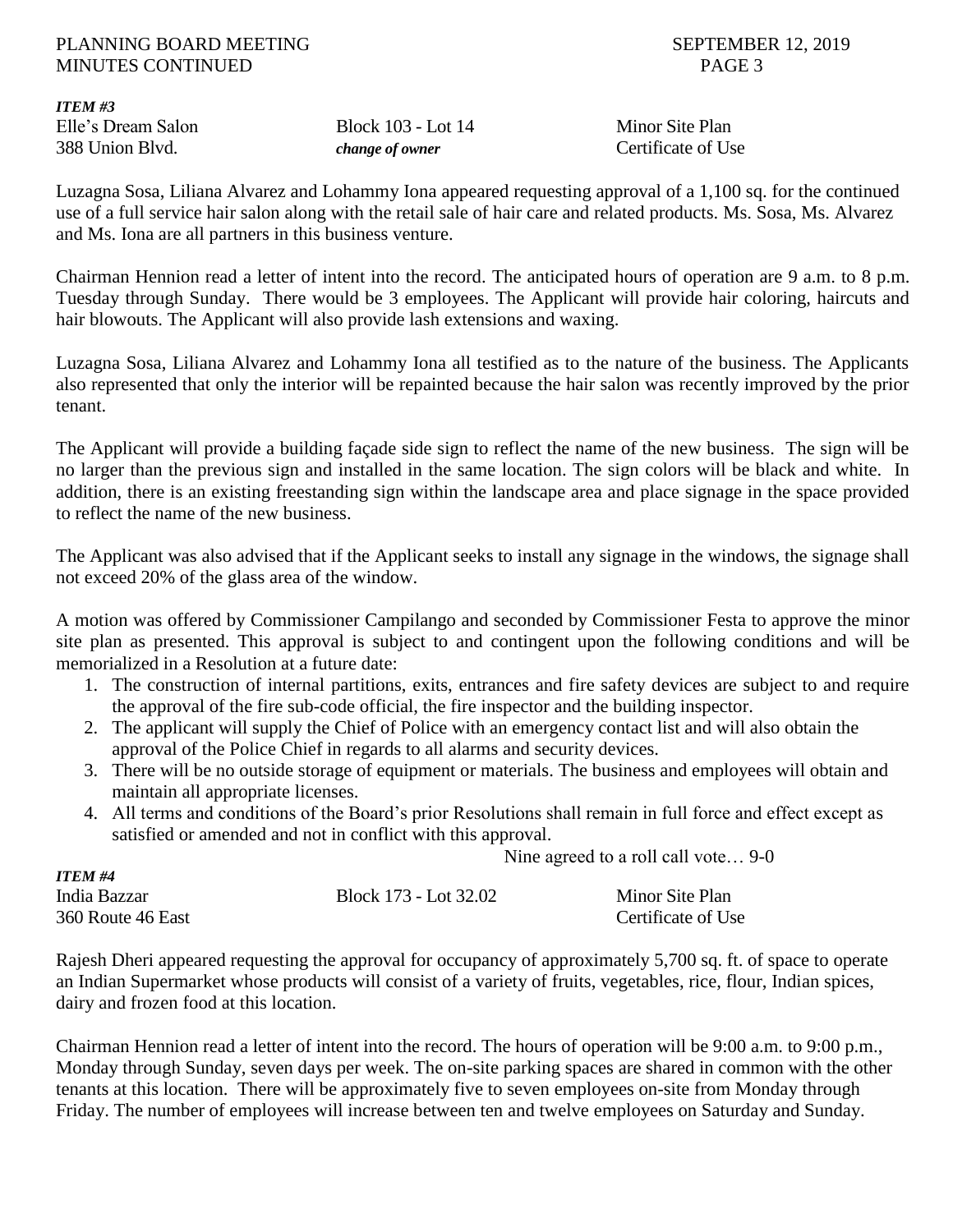Mr. Dheri testified that there is sufficient on-site parking to accommodate the proposed use of a portion of the premises for an Indian Supermarket. Mr. Dheri stated that it was anticipated that the busiest store times will be after 5:00 p.m. and on the weekends. Further, with the exception of IHOP, the other businesses are closed on Sunday and the peak business times for the other Tenants on-site do not conflict with the Applicant's peak hours of operation.

The Applicant also stipulated that the dumpster for disposed food products would be locked at all times. Regarding signage, the Applicant seeks approval to install a sign 126 square feet on the front building façade facing Route 46 East. The Applicant further seeks approval to install signage on the façade on the west side of the building, which sign is proposed at 288 sq. ft.

The Applicant and the Board engaged in a discussion regarding the total sign area of the two proposed building façade signs. The total amount of signage for the two building façade signs is 414 square feet. This represents a reduction in building façade sign area from the previous signage at 540 square feet. The Applicant will also provide signage in the space provided on the freestanding pylon sign.

A motion was offered by Commissioner Campilango and seconded by Commissioner Festa to approve the minor site plan as presented. This approval is subject to and contingent upon the following conditions and will be memorialized in a Resolution at a future date:

- 1. The construction of internal partitions, exits, entrances and fire safety devices are subject to and require the approval of the fire sub-code official, the fire inspector and the building inspector.
- 2. The applicant will supply the Chief of Police with an emergency contact list and will also obtain the approval of the Police Chief in regards to all alarms and security devices.
- 3. The Applicant shall install (a) building attached front facade sign facing Route 46 East not to exceed 126 sq. ft; and (b) a building attached façade sign on the west side of the building not to exceed 288 sq. ft. The Applicant is also permitted to install signage in the space provided on the existing freestanding pylon sign.
- 4. There will be no outside storage of equipment or materials.
- 5. The applicant will lock dumpsters that contain food products at all times.

Nine agreed to a roll call vote… 9-0

#### *ITEM #5*

Meadows Lash & Brow Academy Block 38 - Lot 1 Minor Site Plan 159 Union Blvd. Certificate of Use

Timothy P. Kane, Esq. appeared requesting the approval for occupancy of approximately 750 sq. ft. of space to operate an eyelash and eyebrow business. The applicant also seeks to provide training for lash artists seeking to learn advanced techniques, as well as providing supplies. There will be approximately two to four employees. There will be no more than two employees working at any one time. The employees will be part-time.

Ms. Meadows represented that she works by appointment only. There will be approximately two to three customers at any one time on the premises. She also explained that she can't take walk-ins but she will give a walk-in an appointment for a future time. The hours of operation of the business will be Sunday through Saturday from 9:00 a.m. to 9:00 p.m. Ms. Meadows represented that her busiest time is in the morning and after work. She also has one parking space designated for the use of the business.

Ms. Meadows testified in regard to signage. The Applicant will replace the existing sign with a new sign to reflect the name of the new business. The new sign will not exceed 24 sq. ft. and will be located above the front entrance. The sign will also be black and white in color.